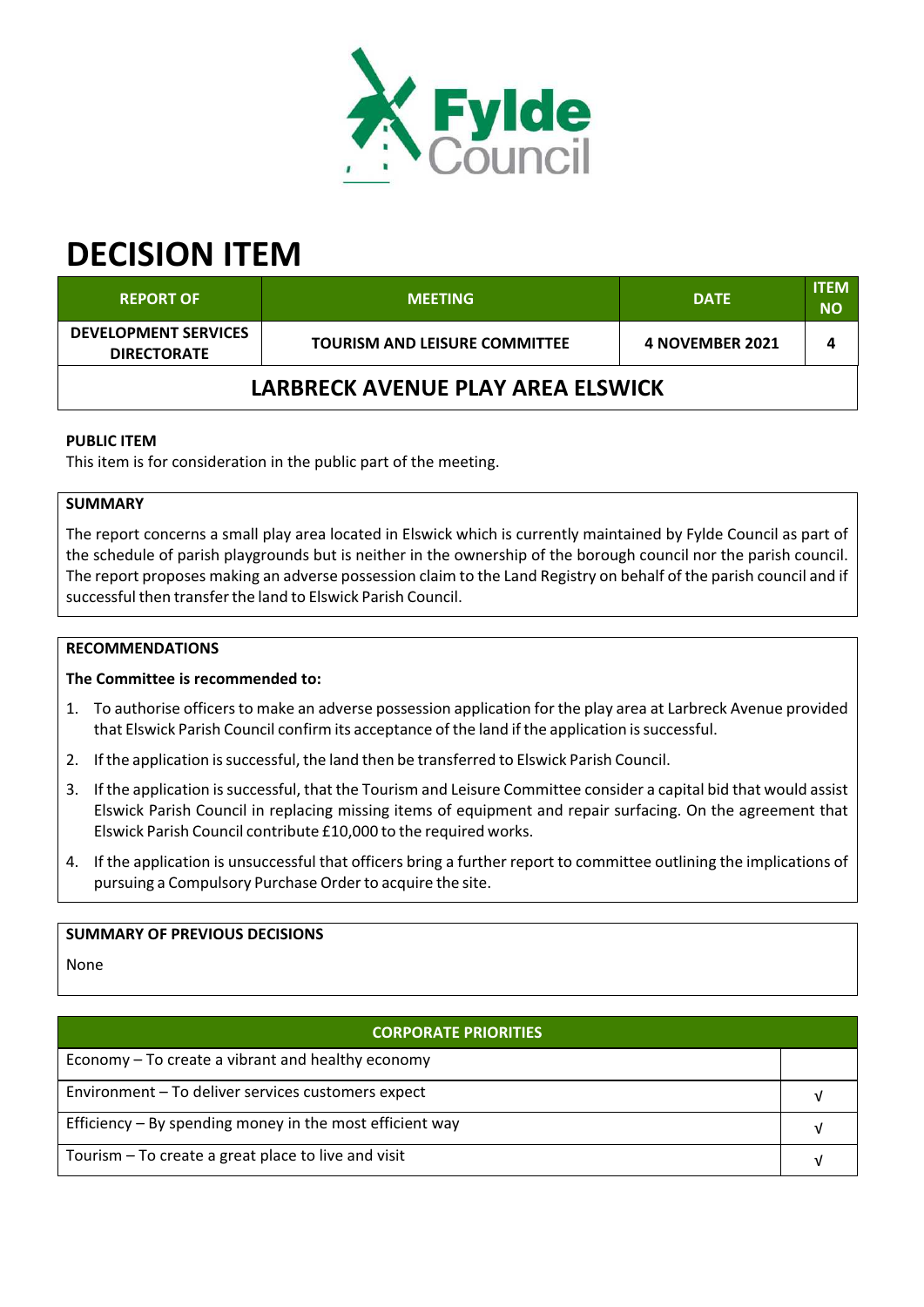## **REPORT**

## BACKGROUND

- 1. Fylde Council maintains a small play area on Larbreck Avenue, Elswick. The play area and adjacent grass covers an area of 1,095m<sup>2</sup> and contains two items of play equipment. The cost to Fylde Council to maintain the play area is currently £576 per annum. A plan of the site is attached at appendix 1.
- 2. The play area was provided and laid out by the developer of an adjacent residential development. The planning permission for the development, granted in 1975, had included a requirement to provide the play area and to implement a landscaping scheme. However, there was no requirement to transfer ownership of the play area.
- 3. The play area is not owned by Fylde Council or by Elswick Parish Council. Because the land is not registered at the Land Registry<sup>1</sup>, it has not been possible to find out who owns it. The 1975 planning application refers to the owner as Mr Salthouse c/o Land Development Consultants, Wood Street, St Anne's. Attempts have been made to make contact using these details, but without success.
- 4. During the 1980s, maintenance costs for this play area were deducted from the Parish Precept paid over to Elswick Parish Council, by Fylde Council as was then policy with all Town and Parish Councils. Since 2010, Fylde Council have paid forthe maintenance of the play area directly.
- 5. The purpose of this report is to bring about a resolution of the current unsatisfactory situation in that Fylde Council is maintaining a facility that it has no proprietary interest in.

### OPTIONS AND RECOMMENDED WAY FORWARD

- 6. The options for dealing with this situation are:
	- a) Do nothing and Fylde Council carry on maintenance and management of the play area. This may or may not include replacement of any equipment in the future.
	- b) Fylde Council withdraws entirely. Equipment would be left unmaintained and eventually fall into disrepair and may become dangerous. Although Fylde Council would be unlikely to be legally responsible for the equipment, there will be an expectation locally that the council should not abandon the site.
	- c) Fylde Council makes an application for adverse possession to the Land Registry and ifsuccessful transfer the land to Elswick Parish Council.
	- d) Fylde Council makes a compulsory purchase order on behalf of Elswick Parish Council (which doesn't have the powers to do this), with a view to regularising the ownership position (Under this process the council would have to pay the compensation to the owner as well ‐ even if the owner is not identified, the compensation is paid into the court). The parish council would need to underwrite the costs of this.

It is recommended that option c) (make an application for adverse possession) is the most appropriate way forward at this stage.

#### ADVERSE POSSESSION

- 7. Acquiring land by adverse possession isthe process by which a person who is not the legal owner of the land can become the legal owner by proving possession of the land for a specified period of time. As the land is unregistered the period would be 12 years underthe Limitation Act 1980.
- 8. There are two elements to adverse possession:
	- Factual Possession, and
	- Intention to possess.

The case for and against each is discussed in the following paragraphs: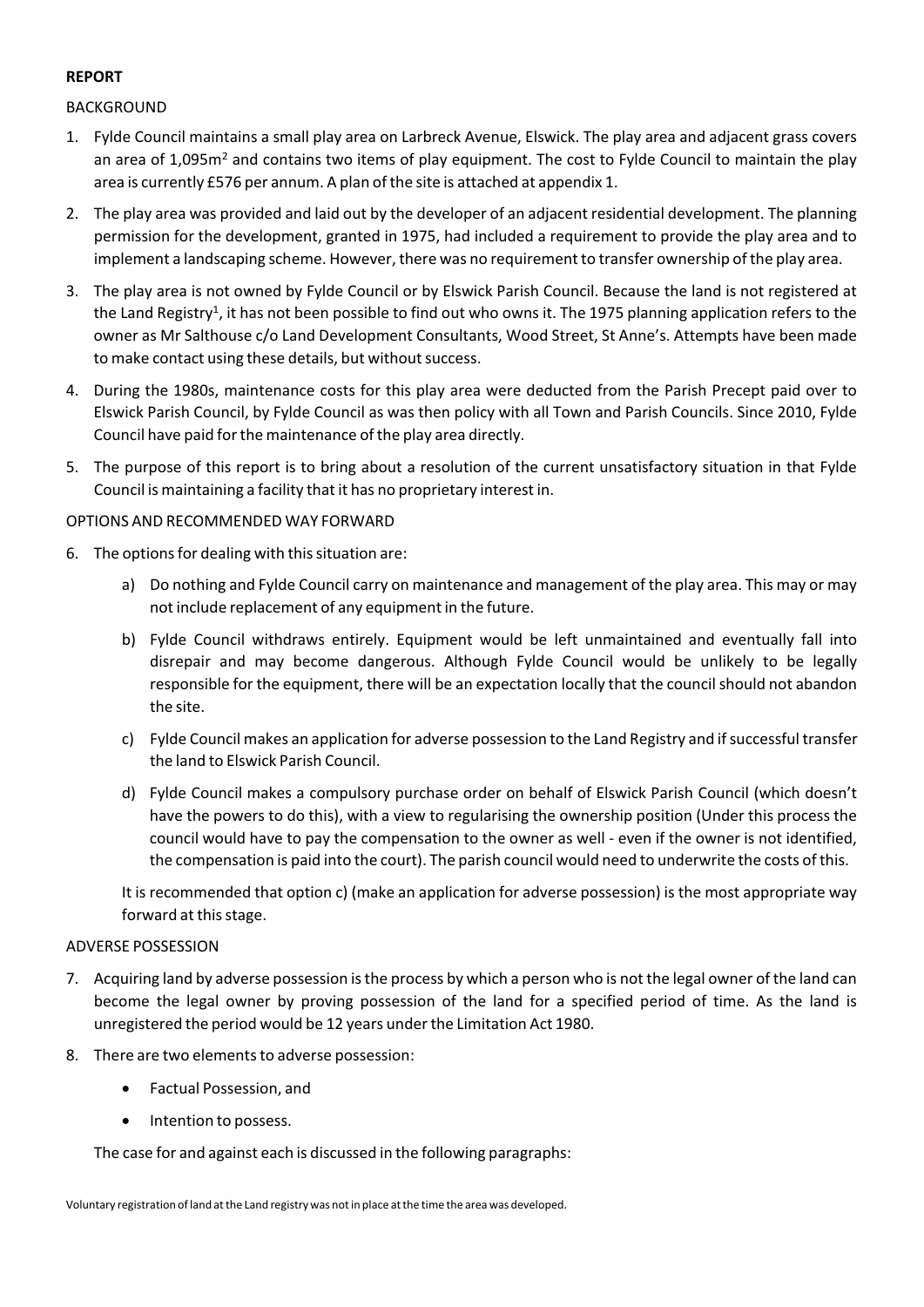- 9. To show Factual Possession, the land must have been in the applicant's possession for 12 years up to the date of application. The test is there must be a sufficient degree of exclusive physical control over the land and the applicant must have the necessary capacity to exercise exclusive physical control. What is deemed 'sufficient' will depend on the circumstances of that particular case and the manner in which the land is used. In broad terms the claimant must be shown to have been dealing with the land as an occupying owner would have expected to deal with it and no one else must have done so.
- 10. Our evidence in support of factual possession will be maintenance inspection schedules which document when inspections and repairs have been carried out. This demonstrates that the borough council has dealt with it in terms of maintenance, upkeep and looking after the land.
- 11. As a play area, the council has clearly not exerted exclusive control in the sense of excluding all others. However, case law<sup>2</sup> suggests that for certain kinds of land, the necessary factual possession can be established without all other person being excluded from the land.
- 12. To show intention to possess, there needs to be shown an intention to possess the land on the council's own behalf and exclude all others(asfar asreasonably practicable), however an intention to possessis not the same as an intention to own or acquire ownership. The evidence needed to show factual control would also be material in showing an intent to possess.

#### ASSESSMENT

- 13. Fylde Council have maintained this play area for many years.Regular inspection, repair and maintenance of the play facilities has been undertaken and also repairs to the lighting column. It is considered that an application for adverse possession based on the information held, being that Fylde Council have maintained the equipment for many years, can be made.
- 14. Officers have met with representatives from Elswick Parish Council to establish a way forward. Elswick Parish Council confirm that they would support an application by Fylde Council for adverse possession of the land, and state they do not know of any other organisation or individual that would object or make a claim for the land themselves.
- 15. If Fylde Council are successful with the application for adverse possession, Elswick Parish Council have confirmed that they would support the transfer of the land to them. Although, the Parish Council would require some financial assistance from Fylde Council to support to replace missing items and carry outsurfacing repairs.
- 16. Elswick Parish Council have confirmed that they are willing to contribute £10,000 if Fylde Council will contribute the remaining amount of funds to carry out the required works. The estimated figure to carry out all the works required is circa £40,000. This would include replacement of missing and deteriorating equipment, new fencing and surfacing, furniture, path and lighting repairs. The site already has a group of parents who have raised circa £2000 towards future improvements, and Elswick Parish Council have confirmed that they will work with Fylde officers to work through the 10-point community parks development plan.
- 17. Elswick Parish Council have also confirmed that they would be responsible for the future maintenance of the play area and would coverthe annual maintenance costs currently incurred by Fylde Council.
- 18. If the application is unsuccessful, it means another claim cannot be made for a further 2 years, however option d) (a Compulsory Purchase Order(CPO)) would still be available.
- 19. Regardless of being successful or not, by submitting a claim Fylde Council would be covering all avenues before considering whether to take the formal CPO route which is a longer process.

Thorpe v Frank and Another [2019] EWVA CIV 150: Repaving a Forecourt was sufficient for adverse possession claim under the Limitation Act 1980. In this case the relevant area had always been open plan in character and paving with a permanentsurface was a clear assertion of possession sufficientforthe purposes of the Limitation Act 1980 andmaterial in determining that possession had been taken. In the case of open land, it was generally impossible to secure every part of the boundary so asto preventintrusion. It did notmatterthat, afterthe work,the (true) owner could continue to pass and repass overthe area as before. The case is noteworthy asit establishesthatlaying paving alonemay suffice to establish possession,though it will depend upon the nature ofthe land and how itis used. Although no authority had been putforward where paving alone had been found to constitute possession, in a number of casesmaking physical changes to the surface of land had been held to be material in determining that possession had been taken